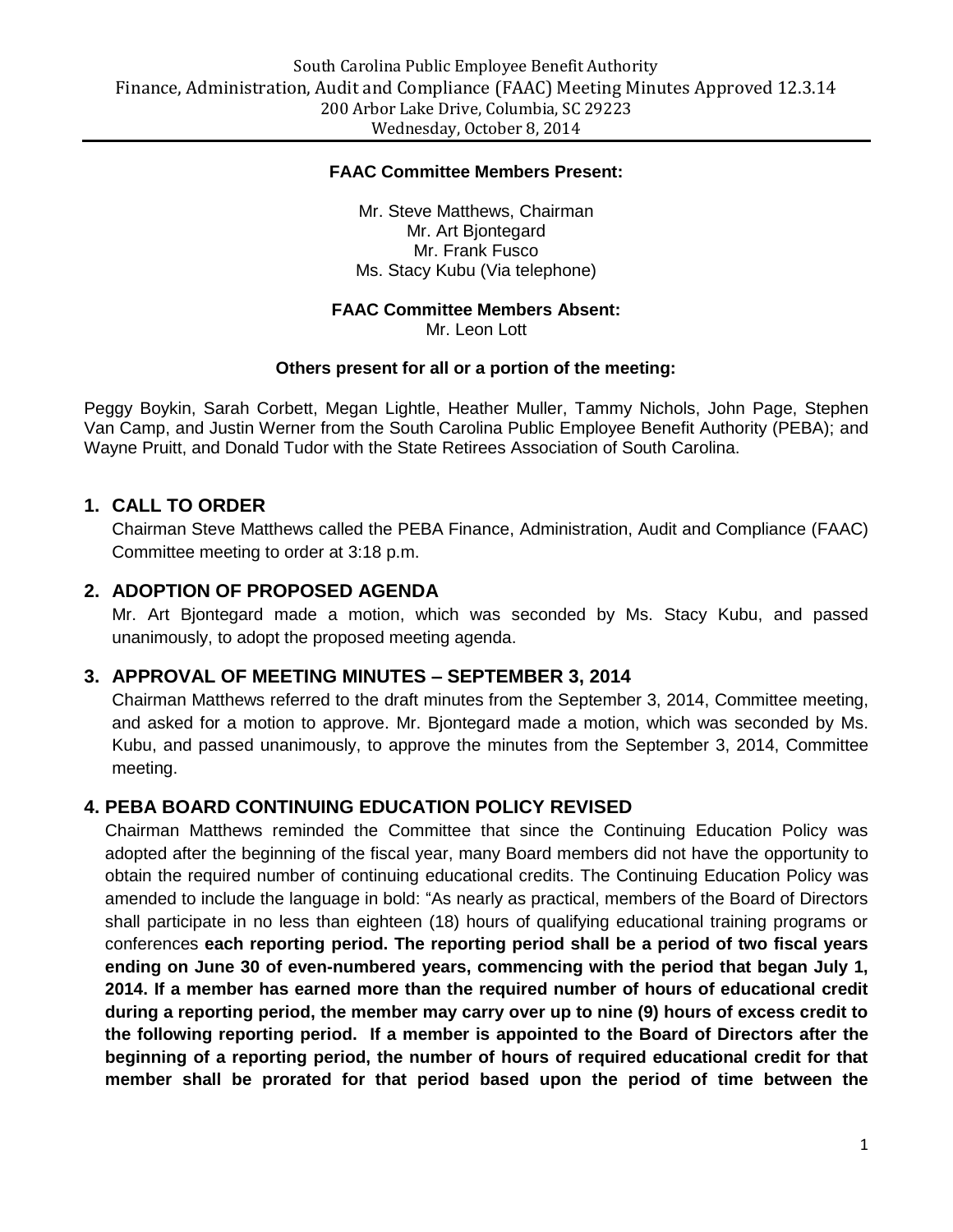**member's appointment and the end of the reporting period, or may, at the Chairman's discretion, be waived in appropriate circumstances."**

Mr. Bjontegard made a motion, which was seconded by Ms. Kubu, and passed unanimously, to accept the revised Continuing Education Policy, and recommend the revisions to the Board for final approval.

# **5. PEBA BOARD ATTENDANCE POLICY**

Chairman Matthews reminded the Committee that currently, there is not an attendance category for excused absences, and a PEBA Board Attendance Policy was created to address this issue.

After review, Mr. Bjontegard made a motion, which was seconded by Ms. Kubu, and passed unanimously, to accept the PEBA Board Attendance Policy, and recommend the Attendance Policy to the Board for consideration.

# **6. PEBA INTERNAL AUDIT REPORTS**

Mr. John Page, Director of Internal Audit, provided the PEBA internal audit reports including:

- 1. Internal Audit Report on Operational Reports;
- 2. Retirement Division- External Investment Accounts;
- 3. Annual Certification of No Conflicts; and
- 4. Quarterly Internal Audit Plan Status Report.

Mr. Page presented the results of his review and management's responses to two minor audit exceptions within the Operational Reports. Mr. Page stated that he was extremely impressed that almost all of the audited reports were very accurate and relevant for the current use.

Mr. Page stated that some of the measurements that were used in the Operational Reports will also be useful in the upcoming strategic planning process.

Ms. Peggy Boykin, PEBA's Executive Director, stated that staff will be conducting a two-day strategic planning session to develop a long-term five-year Strategic Plan, and will present a draft Strategic Plan at the December 17, 2014, Board meeting, and going forward, will provide additional updates at each quarterly Board meeting.

Mr. Bjontegard stated that he would like each Committee to work on strategic planning at the Committee meetings in November, and be prepared to bring suggestions to the full Board meeting in December.

Mr. Page reviewed the Retirement Division – External Investment Accounts Report, and stated that as of December 31, 2013, PEBA's Retirement Division had an investment portfolio valued at over \$28 billion in accounts at Wells Fargo Bank, the Bank of New York Mellon (BNYM), and over 100 investment managers. Mr. Page added that Retirement accounting staff work with these banks, investment managers, the State Treasurer's Office (STO), and the South Carolina Retirement